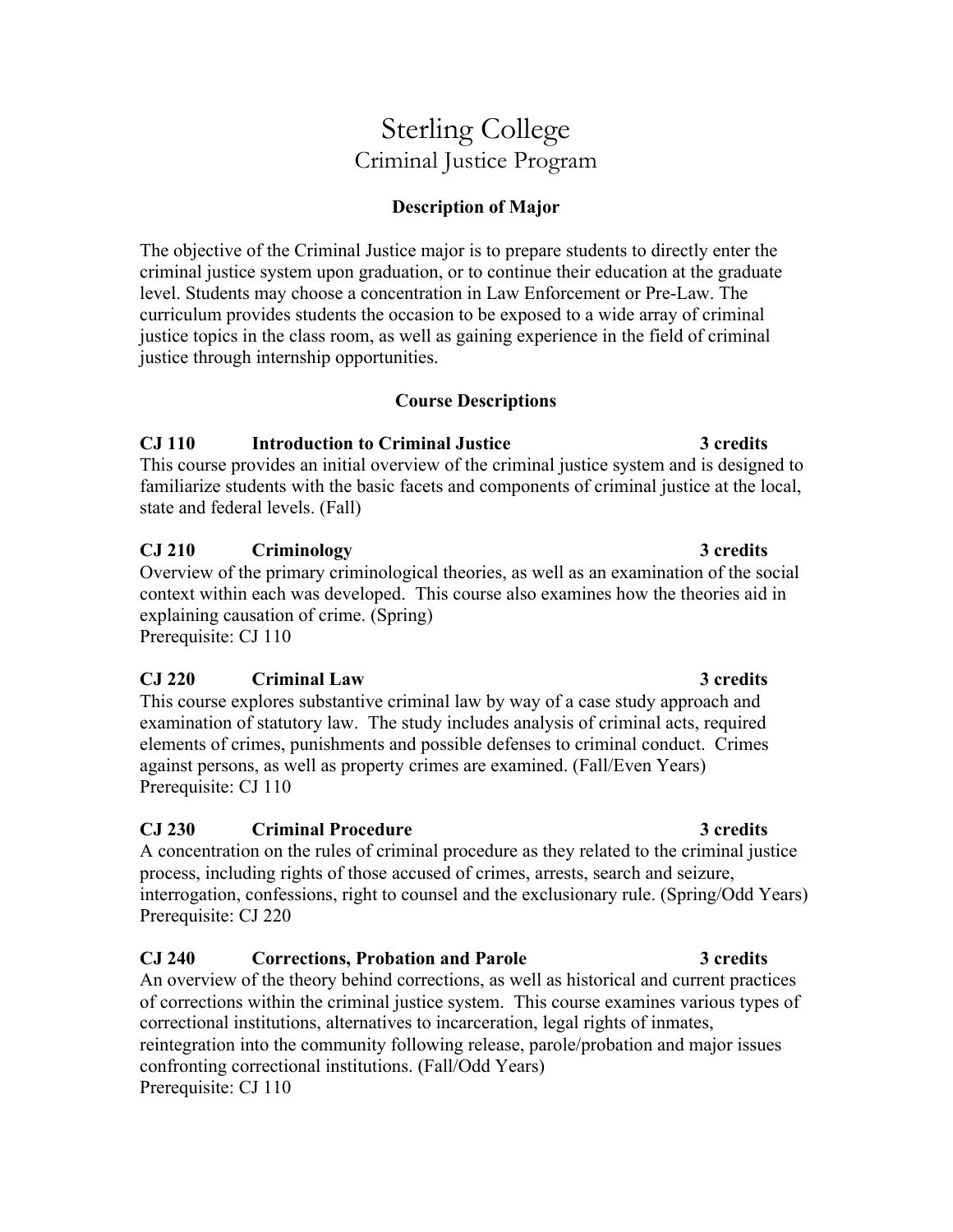### **CJ 250 Judicial Process 3 credits**

A study of the judicial process, including historical foundations, jurisdiction of state and federal courts, roles of individuals (i.e. judge, jury, and attorneys), standards of proof, and sufficiency of evidence. This class also provides opportunities for students to learn techniques that will help in giving credible and effective testimony in court. (Spring/Even Years)

Prerequisite: CJ 110

### **CJ 310 Criminal Investigation 3 credits**

A study of the basic means and methods, procedures and techniques available to law enforcement for investigating crimes. Attention is also given to the foundational elements of the rules of evidence as applied to investigations. (Fall/Even Years) Prerequisite: CJ 220 and CJ 230

### **CJ 320 Criminal Justice Administration 3 credits**

A study of leadership theory as it relates to the effective administration and management of a criminal justice agency. The course also examines decision-making, finance and budgeting, recruitment and selection of personnel, training, and policy development. (Fall/Odd Years)

Prerequisite: CJ 110

### **CJ 330 Drugs, Alcohol and Crime 3 credits**

This course examines the history and prevalence of drug and alcohol use in America, as well as the criminal repercussions of such use. Attention is also given to causes of and treatment for addiction, drug identification, and enforcement of drug and alcohol laws. (Spring/Even Years)

### **CJ 340 Juvenile Justice and Deliquency 3 credits**

An examination of the juvenile offender within the juvenile justice system. Includes theories of juvenile delinquency, form and function of juvenile courts, social factors associated with juvenile criminal behavior and legal rights of juveniles. (Fall/Even Years) Prerequisite: CJ 110

# **CJ 350 Diversity Issues in Criminal Justice 3 credits**

A study of the full range of individual differences across the spectrum of the criminal justice system. Includes discussions of diversity based on experience, age, race, gender, socio-economic class and disabilities, and how these variances impact everyone within the criminal justice system. (Spring/Odd Years) Prerequisite: CJ 110

# **CJ 360 Law Enforcement Internship 1-3 credits**

This internship is designed to give criminal justice students enrolled in the law enforcement concentration the opportunity to gain real world experience. Students will be connected with a local law enforcement agency or officer and must complete a minimum of 50 hours of experience for each hour of academic credit. All internships must be pre-approved prior to the beginning of the internship.